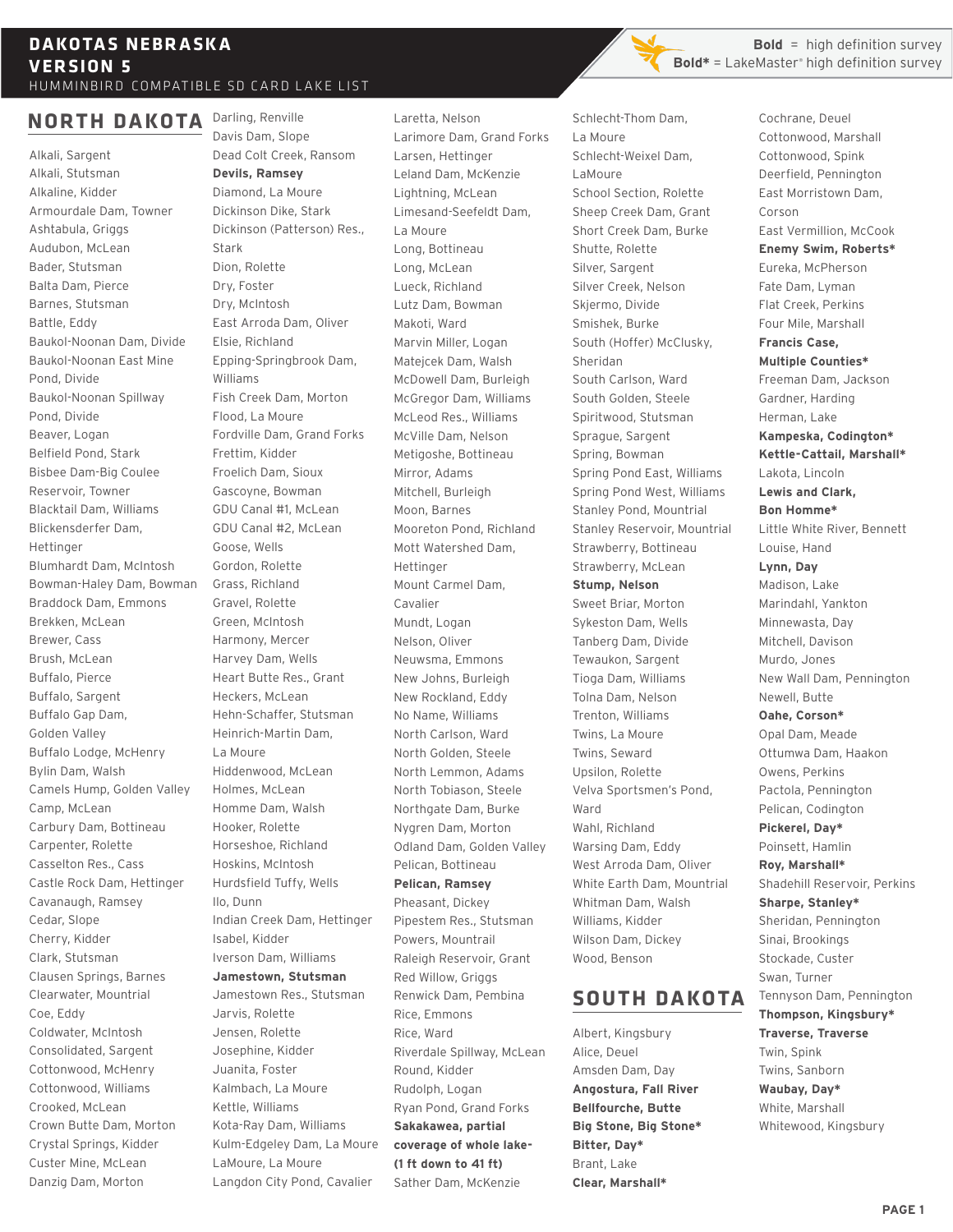## **DA KO TA S NEBR A SK A VERSION 5** HUMMINBIRD COMPATIBLE SD CARD LAKE LIST

# **NEBRASKA**

**Arnold, Custer Blue Hole West, Buffalo Blue, Garden Bluestem, Lancaster Box Butte Res., Dawes Brady, Lincoln Branched Oak, Lancaster Carter, Pottawattamie Calamus Res., Garfield Cottonmill Res., Buffalo Cottontail Res., Lancaster Cottonwood, Cherry Crescent, Garden Elwood, Gosper (Parital HD) Enders Res., Chase Fremont Lake 1, Dodge Fremont Lake 2, Dodge Fremont Lake 4, Dodge Fremont Lake 5, Dodge Fremont Lake 17, Dodge Fremont Lake 20, Dodge Glenn Cunningham Res., Douglas Goose, Holt Grove, Antelope Hackberry, Cherry Harlan County, Harlan Hayes Center Res., Hayes Hedgefield Res., Lancaster Hershey, Lincoln Holmes, Lancaster Iron Horse, Pawnee Island, Garden Kirkmans Cove, Richardson L E Ray, Hall** Lonergan, Douglas **Long, Cherry Louisville 2, Cass Louisville 3, Cass Maloney, Lincoln Maskenthine Res., Stanton McConaughy, Keith Medicine Creek Res., Frontier Merritt Res., Cherry Minitare, Scotts Bluff North Twin, Rock Offutt Air Force Base, Sarpy Ogallala, Keith Olive Creek, Lancaster Oliver Res., Kimball Pawnee, Lancaster Pelican, Cherry Pier, Hall Prairie View, Douglas Ravenna, Buffalo**

## **Red Willow Res., Frontier Rock Creek, Dundy Shell, Cherry Sherman Res., Sherman Skyview, Madison Smith, Sheridan South Twin, Rock Summit, Burt Swanson, Hitchcock Timber Point Res., Butler Two Rivers Lake 4, Douglas Two Rivers Lake 5, Douglas Verdon, Richardson**

**Wagon Train, Lancaster Walnut Creek Res. 2, Saline War Axe, Buffalo Wellfleet, Lincoln Wild Plum, Lancaster Willow Creek, Pierce Windmill Lake 1, Buffalo Windmill Lake 2, Buffalo Windmill Lake 3, Buffalo Windmill Lake 4, Buffalo Wolf Wildcat, Gage Yankee Hill, Lancaster Yanney, Buffalo**

# **NEW FOR 2014**

NORTH DAKOTA Battle, Eddy Buffalo, Pierce Coe, Eddy Consolidated, Sargent Dry, Foster Horseshoe, Richland Hurdsfield Tuffy, Wells **Jamestown, Stutsman** Lueck, Richland Marvin Miller, Logan New Rockland, Eddy Ryan Pond, Grand Forks Shutte, Rolette Silver Creek, Nelson Twins, Seward Wahl, Richland

## SOUTH DAKOTA

**Bellfourche, Butte Angostura, Fall River Lewis and Clark, Bon Homme\***

NEBRASKA **Elwood, Gosper (Parital HD)** Lonergan, Douglas

**Bold** = high definition survey **Bold\*** = LakeMaster<sup>®</sup> high definition survey